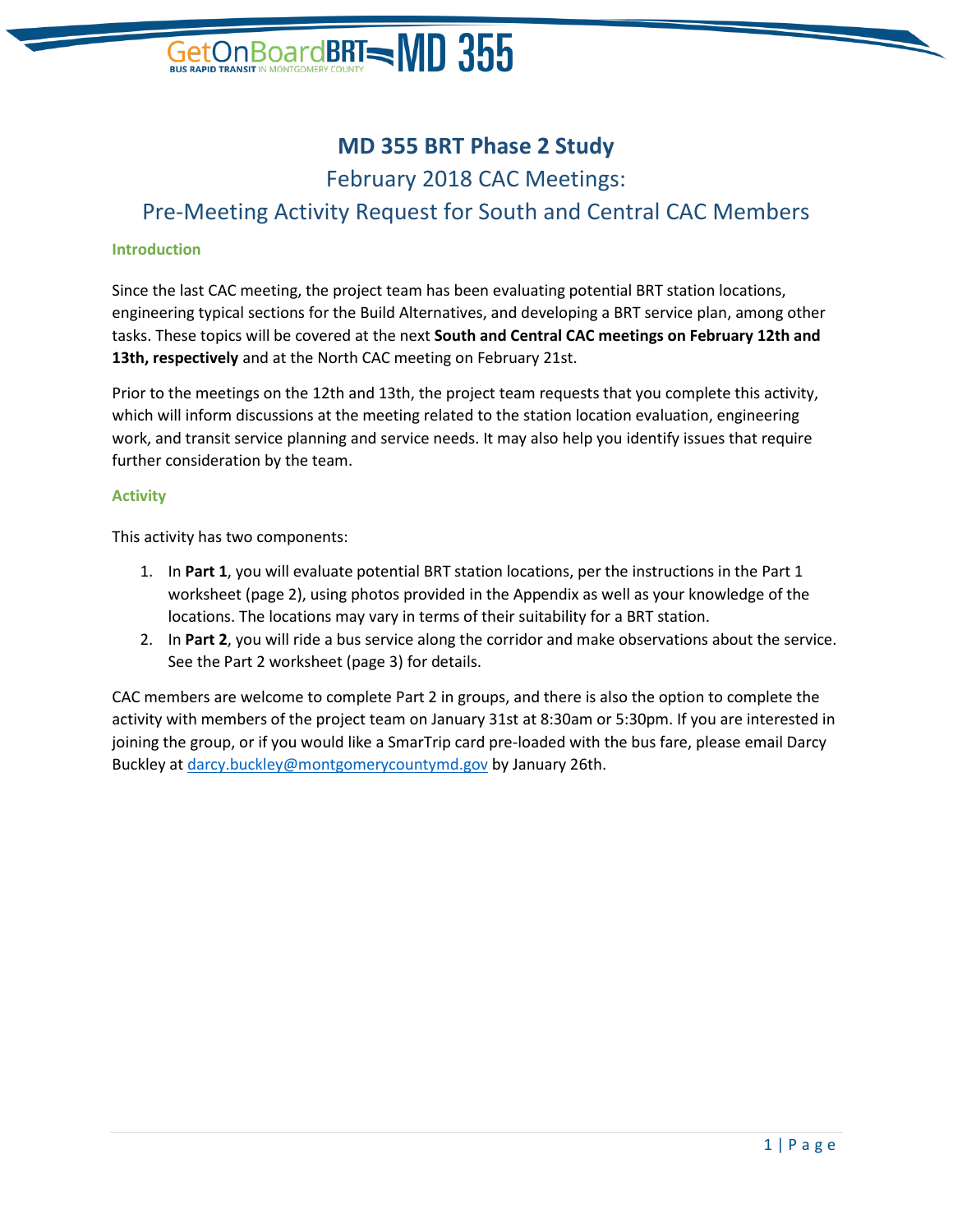# GetOn Board BRT - MD 355

### **Part 1**

In order to complete this worksheet, please review the photos in the Appendix [\(available at](http://files.constantcontact.com/9fee5db5401/6293fa2b-a661-484f-81e4-9bc20471f47a.pdf) this link) of the following three locations where past plans have considered locating MD 355 BRT stations:

- MD 355 (Rockville Pike) and Templeton Place
- MD 355 (Rockville Pike) and Cedar Lane
- MD 355 (Wisconsin Avenue) and Cordell Avenue

### **Scoring**

Instructions: After viewing the photos in the Appendix and considering your knowledge of the locations, respond to each of the statements (in the left column of the table below) for each of the three locations using scoring as follows: 5=Strongly agree, 4=Agree, 3=Somewhat agree, 2=Disagree, 1=Strongly disagree

|                                                                                                             | <b>MD 355 and</b><br><b>Templeton</b><br><b>Place</b> | <b>MD 355 and</b><br><b>Cedar Lane</b> | <b>MD 355 and</b><br><b>Cordell</b><br><b>Avenue</b> |  |
|-------------------------------------------------------------------------------------------------------------|-------------------------------------------------------|----------------------------------------|------------------------------------------------------|--|
| Land use                                                                                                    |                                                       |                                        |                                                      |  |
| There are many buildings and they are close together.                                                       |                                                       |                                        |                                                      |  |
| There is a mix of land use types (e.g. stores,                                                              |                                                       |                                        |                                                      |  |
| restaurants, offices, homes, school, hospital, etc.).                                                       |                                                       |                                        |                                                      |  |
| <b>Safety</b>                                                                                               |                                                       |                                        |                                                      |  |
| As a pedestrian, I (would) feel safe and comfortable                                                        |                                                       |                                        |                                                      |  |
| walking around this area.                                                                                   |                                                       |                                        |                                                      |  |
| <b>Accessibility</b>                                                                                        |                                                       |                                        |                                                      |  |
| A person can connect to many modes of                                                                       |                                                       |                                        |                                                      |  |
| transportation here (other bus routes, Metro, bike                                                          |                                                       |                                        |                                                      |  |
| trails, bikeshare, etc.)                                                                                    |                                                       |                                        |                                                      |  |
| <b>Average Scores</b>                                                                                       |                                                       |                                        |                                                      |  |
| Total score: Add all four scores above together here                                                        |                                                       |                                        |                                                      |  |
| and divide the total by four.                                                                               |                                                       |                                        |                                                      |  |
| Opinion: Overall Suitability - You should take your average score into account, but also consider any other |                                                       |                                        |                                                      |  |
| factors you think are important for a BRT station.                                                          |                                                       |                                        |                                                      |  |
| I believe this is a strong location a for a BRT station.                                                    |                                                       |                                        |                                                      |  |

#### Other questions:

|                                                 | <b>MD 355 and</b><br><b>Templeton</b><br><b>Place</b> | <b>MD 355 and</b><br>Cedar Lane | <b>MD 355 and</b><br><b>Cordell Avenue</b> |
|-------------------------------------------------|-------------------------------------------------------|---------------------------------|--------------------------------------------|
| How welcoming and comfortable does the          |                                                       |                                 |                                            |
| pedestrian environment seem in this location?   |                                                       |                                 |                                            |
| Does the sidewalk appear to be wide enough      |                                                       |                                 |                                            |
| to safely accommodate bicyclists passing        |                                                       |                                 |                                            |
| pedestrians? Are there other space constraints  |                                                       |                                 |                                            |
| you notice?                                     |                                                       |                                 |                                            |
| (Optional question) If you have crossed MD      |                                                       |                                 |                                            |
| 355 at this intersection (as a pedestrian), did |                                                       |                                 |                                            |
| you feel safe and did you have enough time to   |                                                       |                                 |                                            |
| cross?                                          |                                                       |                                 |                                            |